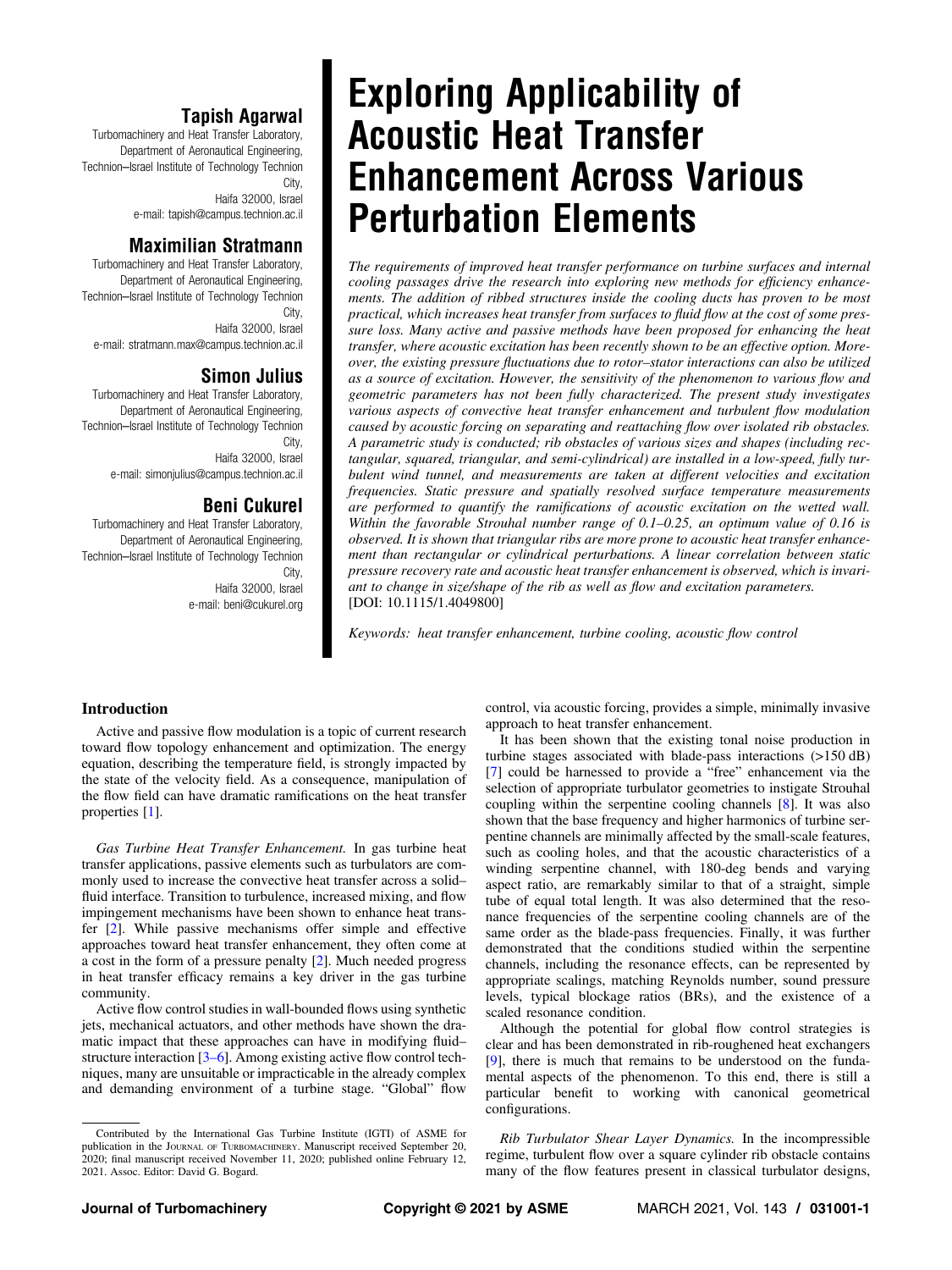while minimizing the added complexity of a strongly threedimensional flow field [\[10](#page-11-0)]. The rib presents an abrupt contraction and re-expansion to the oncoming flow, leading to separation and downstream impingement. At Reynolds numbers  $\text{Re}_H \approx O[10^4]$ , the time-averaged flow field exhibits three recirculation zones comprising four time-averaged vortex structures that form around the rib, positioned in front, on top and two contrarotating vortices in the rib near-wake and wake regions [[11\]](#page-11-0).

The free shear layer, originating at the upstream edge, is propelled toward the wall by the low back-pressure zone and impels the instability waves to swirl into spanwise-correlated coherent structures  $[6,12-15]$  $[6,12-15]$ . The evolution of the shear layer is governed by the formation of vortices and large momentum fluctuations, which convect downstream along with the mixing layer [[5](#page-11-0),[16,19\]](#page-11-0). As they convect downstream, the vortices undergo spatial growth and vortex pairing interactions. These interactions promote momentum entrainment into the low-pressure region of the obstacle near wake as the shear layer curves downward [19–21]. The downward momentum, induced by the back pressure, leads to wall–vortex interaction and vortex breakdown as the mixing layer impinges on the wall. The strong interaction of the mixing layer with the surface promotes high levels of turbulent mixing on the wall, which inhibits and thus delays boundary layer redevelopment [22–24]. The location of the shear layer impingement demarcates the vicinity of local maximum heat transfer although the precise relationship is a function of the flow thermal history and obstacle geometry [\[25](#page-11-0)].

The rib-roughened flow topology greatly enhances channel flow heat transfer via the promotion of mixing, increased wetted area, and flow impingement  $[26,27]$  $[26,27]$  $[26,27]$ . The role of the wake recirculation region, particularly in the near-wake region, shows that there is an accumulation of heat in this region that contributes to higher local mean temperatures than would be observed in an unribbed channel [[28\]](#page-11-0). It has been shown that the detrimental impact of the recirculation zone on the overall heat transfer enhancement can be mitigated through the application of active flow control [\[26](#page-11-0)].

Periodic Excitation of Recirculating Wall-Bounded Flows. Control of bounded and free shear layers is done in practice with the inclusion of periodic flow disturbances either locally (synthetic jets, mechanical flaps, plasma actuators) or comprehensively (e.g., acoustic) to the flow [[3](#page-11-0)]. The mechanisms of enhancement are attributed to the amplification and triggering of instability mechanisms, such as Kelvin–Helmholz or a shedding-type instability [[29\]](#page-11-0). The regularized shedding enhances heat transfer by dislodging the hot fluid in the rib wake and replacing it with the cold fluid from the freestream [\[27](#page-11-0)].

Local shear layer modulation via active, periodic forcing has been shown to be conducive to altering the reattachment properties of free shear layers in a myriad of ways. In the literature, it is observed that forcing of the local flow entails higher spreading rates with altered velocity profiles due to stimulation and organization of the vortex merging process [30–32]. Local Strouhal numbers corresponding to subharmonic forcing of the shear layer natural instability frequency are conducive to shear layer modulation [[17\]](#page-11-0). Subharmonic forcing enhances spreading rates by precipitating the shedding of multiple wake flow structures simultaneously, thereby breaking down the sequential shedding of vortex pairs and replacing it with a collective bulk migration of unstable flow features [\[31](#page-11-0)]. There is evidence that local excitation mechanisms can induce Strouhal peak lock-in behavior, thus regularizing the shedding structures in the spanwise direction and reducing turbulent reattachment length by as much as 30% in a backward-facing step geometry [\[33](#page-11-0)].

Siller and Fernholz [\[6,34,35](#page-11-0)] excited the flow upstream of a rib by a local flap and zero-net mass flux oscillating jet in the conducive natural shedding frequency range (corresponding to frequencies around 30 Hz). They reported notable alteration of the shear layer with both forcing methods (40% reduction in reattachment

031001-2 / Vol. 143, MARCH 2021 **Transactions of the ASME** 

length). They further observed that while the time-averaged length of the recirculation region was reduced, the length of the region where instantaneous reverse-flow occurs remained unchanged. A conducive Strouhal number range of  $St = 0.05$ ,  $St =$ 0.08, and  $St = 0.15 - 0.25$  was reported.

In a previous study  $[26]$  $[26]$  on acoustic excitation effects on heat transfer, a wind tunnel operating at 10 m/s freestream velocity was fitted with a rib obstacle (5% blockage ratio) secured to an iso-heat flux heated wall coated with thermochromic liquid crystals (TLCs). A sidewall flush-mounted loudspeaker excited the air cavity at a range of frequencies around the acoustic harmonic resonance frequency. Exclusively at acoustic harmonic resonance, a notable enhancement in the forced convection heat transfer characteristics in the reattachment region downstream of the rib fence was observed.

Global excitation of the flow at an acoustic harmonic resonance frequency of the tunnel air cavity demonstrated a reduction of the reattachment region of up to 37% for forcing amplitude of 130 dB. An enhancement is observed in the Strouhal number range of 0.13–0.25. A generated acoustic sound pressure level of 121 dB was found to be necessary to initiate the instability dynamic [[26\]](#page-11-0). As the sound pressure level is further increased, the heat transfer enhancement increases accordingly.

It is also observed that there is no measurable change in the integral pressure loss with acoustic excitation, which is suggestive of the similar periodic shedding dynamic noted by Siller and Fernholz [[6](#page-11-0)]. Furthermore, the effect of acoustic resonance is only observed downstream of separation. The alteration of the shear layer dynamics was found to correspond to a local heat transfer enhancement of 25% across a single rib fence [[26\]](#page-11-0).

Motivation. Despite recent progress in understanding the impact of acoustically modulated forced convection heat transfer on rib-roughened flows, there remain a number of significant gaps in the understanding of the phenomenon. Previous works have reported a weak Strouhal number dependence, with limited available data. There have been no studies correlating the shape of perturbation elements to the acoustic enhancement. This gap in data likely results from the necessity of complex experimental setups required for heat transfer measurements under acoustic excitation. Moreover, this problem of acoustically modulated heat transfer is also difficult to study numerically due to very small time scale requirements.

Along these lines, the motivation of this work is to parametrically study the dependency of acoustic enhanced forced convection on various flow (velocity, excitation frequency) and shape parameters (size, aspect ratio, and geometry). Acoustic modulation has been shown [\[26](#page-11-0)] to affect both the heat transfer enhancement and the distribution of static pressure while keeping the overall pressure drop unchanged. Another objective of this study is to create a link between heat transfer enhancement and static pressure measurements, which will enable investigating a broader range of configurations by static pressure measurements alone.

#### Experimental Methods

Facility. A low-speed open-loop wind tunnel facility (Fig. [1](#page-2-0)) operating in a suction mode was used for measurements of the present study, precise details of which can be found in a previous publication [[36\]](#page-11-0). The facility was designed with the appropriate scalings to mimic the acoustic resonance, fluid, heat transfer, and acoustic forcing conditions that are present within the serpentine turbine cooling channels [\[8\]](#page-11-0). It is powered by a centrifugal blower, which is mechanically decoupled from the test section to prevent the propagation of vibrations induced by the motor. Upstream of the blower, a settling chamber with multiple fine mesh layers further dampens out pressure fluctuations. The 1.5-m long test section is connected to the settling chamber through a 1.8-m constant area duct. The inlet of the facility consists of a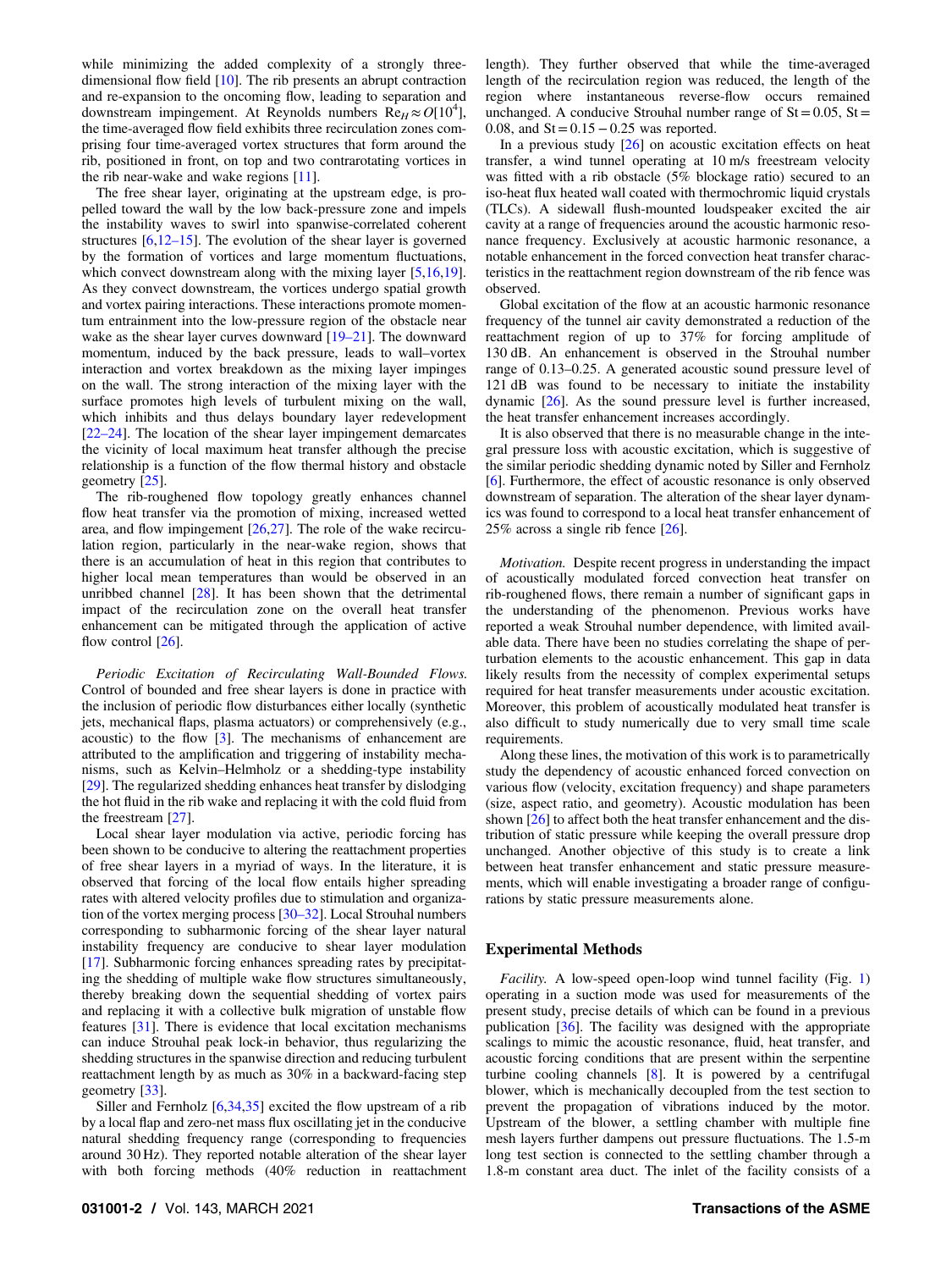<span id="page-2-0"></span>

Fig. 1 Wind tunnel facility

honeycomb mounted on a bell mouth inlet with a contraction area ratio of 25 : 1. It is connected to the test section through a 0.12-m long connection piece containing a fine and taut steel wire mesh (25  $\mu$ m cell size) to introduce a homogeneous turbulence level in the inlet flow [[37\]](#page-11-0). The tunnel has a constant cross-sectional area of  $0.2 \times 0.2$  m<sup>2</sup> between the exit of the bell mouth and the inlet of the settling chamber. The honeycomb flow straightener with a cell size of 20 mm reduces the swirl and straitens the inflow through reducing the lateral velocity component of the mean flow [[37\]](#page-11-0). The bell mouth is constructed according to Refs. [[38,39\]](#page-11-0), such that a high level of flow uniformity is achieved in the working section. The maximum tunnel velocity is 50 m/s.

The tunnel velocity and Reynolds number are calculated from pressure and temperature readings. Static and dynamic pressure is measured upstream of the settling chamber using a Paragon duct mounted air flow measurement station connected to a Scanivalve pressure transducer (Scanivalve Model DSA 3217) with a maximum differential pressure of 2490 Pa (6890 Pa high-pressure side) at an accuracy of  $\pm 10$  Pa and a Almemo pressure transducer (Ahlborn Almemo Model 2590 DPS) with maximum differential pressure of 10 kPa at an accuracy of  $\pm$ 40 Pa.

Static pressure is measured as differential pressure with respect to the ambient. The ambient temperature is determined via T-type thermocouples, placed upstream of the bell mouth, and inside the settling chamber and acquired with a thermocouple module (24-bit NI TB-9214).

The working section can be fitted with a TLC wall or a plexiglass wall with ports for static pressure measurements and for unsteady microphone measurements.

Acoustic Excitation. Acoustic sound excitation is provided by a loudspeaker (Mackie DLM-8; frequency spectrum of 65 Hz–20 kHz and maximum amplitude of around 140 dB), placed in a sealed casing on top and at the exit of the test section, facing into the working area. A fine and taut steel wire membrane  $(25 \mu m \text{ cell})$ size) is placed between the channel working section and the speaker cavity, enabling the permeation of acoustic excitation at zero average mass flux into the test section. The maximum speaker sound amplitude is a function of frequency, although typically above 120 dB for all frequencies. Sinusoidal signal input used for the acoustic excitation was provided by a signal conditioner (Tektronic AFG 3021C).

#### Working Section Measurement Techniques

Static Pressure. Static pressure measurements are conducted using a Scanivalve pressure transducer (Scanivalve Model DSA 3217). The Svanivalve acquires differential pressure in the lowpressure range with an accuracy of  $\pm 10$  Pa at five ports and in the high-pressure range with an accuracy of  $\pm 20$  Pa at eight ports.

The wind tunnel test section is fitted with a plexiglass plate containing 57 holes of 2 mm diameter at the centerline. The distance of the ports from the edges is 50 mm, and the spacing between subsequent ports is 15 mm. The region of interest contains 35 measurement locations, which are divided into seven batches of five measurement ports each, connected in turn to the high accuracy Scanivalve ports via a sequence of valves. Static pressure data are acquired at a sampling frequency of 8 Hz across a duration of 120 s and is thus averaged over a total of 960 samples at each port.

The first pressure port is taken as a static reference pressure level from which changes in static pressure across the obstacle  $(\Delta p = (p$  $p_{ref}$ ) can be deduced. In this study, the static pressure difference has been normalized by the dynamic pressure and further multiplied by the blockage ratio  $(BR = rib \ height/channel \ height)$ . The blockage ratio is found to be a suitable nondimensional parameter with which to normalize for the effect of obstacle height on the pressure drop. It should be noted that there is no impact of any blockage effects on the experimental results.

$$
\widetilde{p} = \frac{(p - p_{ref})}{\frac{1}{2}\rho U^2} \frac{1}{\text{BR}} = \frac{\Delta p}{\frac{1}{2}\rho U^2} \frac{1}{\text{BR}}\tag{1}
$$

Thermochromic Liquid Crystal. Cholesteric microencapsulated TLCs (R35C20W by Hallcrest Inc.), with an active temperature interval of 35−55°C and a color-play interval within the bandwidth of  $\lambda = 400-700$  nm, constitute the final surface coating of a heated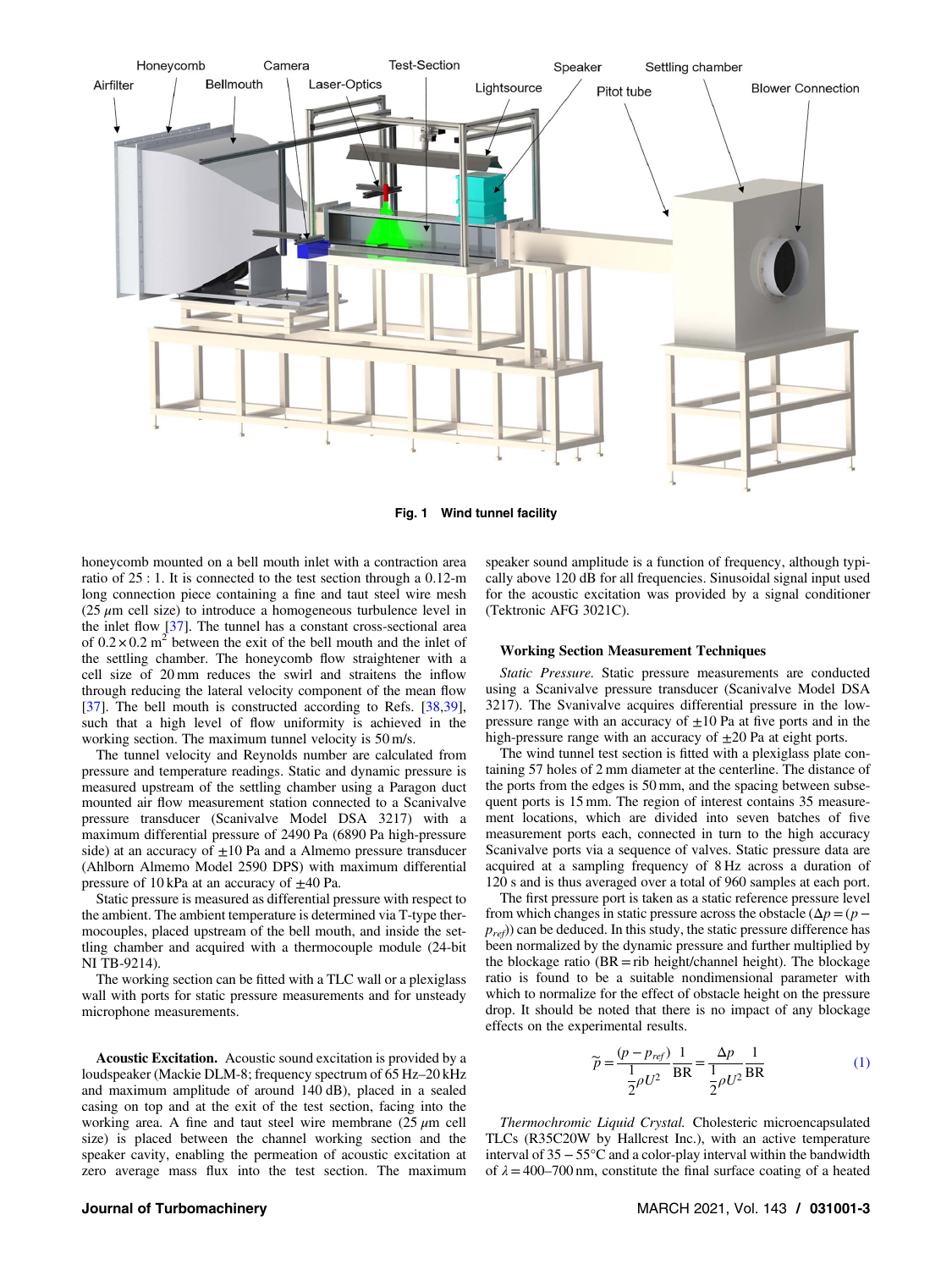

Fig. 2 Setup TLC measurement



sidewall (see Fig. 2). The wall itself is made of tempered glass of thickness  $L = 0.01$  m and thermal conductivity  $k<sub>g</sub> = 0.6$  W/mK, followed by a  $25 \mu m$  thick Inconel foil-resistive heating element supplied by a DC power supply. This layer is coated with a thin layer of matte black paint to improve the image contrast of the color-play and promote diffuse light reflection. The sidewall is finally coated with the active TLC crystals in solution (see Fig. 3).

The thermoelectric properties of Inconel make it an adequate choice for joule heating as a resistive material providing constant electric resistivity and uniform surface heat flux. At steady state, the majority of the imposed surface heat flux is drawn into the flow. An array of thermocouples positioned behind the plate measure the back plate temperature  $T_b$  and allow the heat-flux through the back plate to be accounted for.

$$
q = \frac{V \cdot I}{A} - k_g \frac{T_w - T_b}{L} \tag{2}
$$

The surface images are acquired by a high-resolution digital camera (Nikon D300S), placed at a 90 deg observation angle from the channel axis. Illumination is provided by a fluorescent light source (OSRAM type T8 L 36 W), mounted 1 m above the test section. To minimize reflections, the test section is surrounded by a black cage, and all surfaces are covered with black cloth.

Thermal equilibrium needs to be reached by operating wind tunnel facility for steady-state data acquisition. Rise times for thermal equilibrium were found experimentally. Temperature measurements for acoustically excited and unexcited flow are recorded subsequently.

High-resolution sRGB images of the active TLC surface are captured in RGB color space, and after background image subtraction, angle correction, and image cropping, the images are transformed into Hue-saturation-isntensity color space (HSI) color space using the following equation [\[26,28](#page-11-0),[40\]](#page-11-0):

$$
Hue = \frac{1}{2\pi} \cdot \tan^{-1} \left[ \sqrt{3} \cdot \frac{G - B}{2R - G - B} \right]
$$
 (3)

This transformation collapses six dimensions into three. A Huetemperature calibration curve, Fig. 4, is established by an in situ calibration, spanning the entire gamete of color-play (Fig. 5).

The in situ calibration is performed with a special calibration plate (Fig. 5). Seven thermocouples are equally distributed at the



Fig. 4 TLC calibration curve



centerline of the plate, and the left side the plate is heated using a pad heater and the right side cooled by cooling pipes attached to the plate. A 1D steady-state heat conduction condition is achieved in the calibration area, and thermocouple readings and Hue values at the centerline are correlated to their x-position. The x-position is then eliminated by fitting the hue values to temperature values and vice versa. A twice-differentiable, monotonically increasing 20 knots cubic spline provides an exact fit to the calibration data points.

Particle Image Velocimetry. Particle image velocimetry (PIV) measurements for time-averaged recordings were performed using a PIV system consisting of a continuous wave laser (Amtron LS453; 75 W power, 808 nm wavelength) and a high-speed camera (IDT Motion Pro Y7 S1) mounted in the tunnel as shown in Fig. [1.](#page-2-0) The laser was operated in a continuous mode at maximum power to produce a laser sheet of 2.5 mm thickness and 160 mm width. To avoid reflections, a light-absorbing tape (Acktar Spectral Black) was applied to the rib and the bottom wall surface. A seeding machine (LaVision Aerosol Generator), which produces di-ethyl-hexyl-Sebacat tracer particles with a mean particle diameter of  $1 \mu m$ , was used to seed the flow. The camera, equipped with a large aperture lens (Nikon NIKKOR 50 mm f/1.2 AI-s), was set to record at 7500 fps, an exposure time of 131  $\mu$ s at a region of interest of 1920 px width and 688 px height, saving images in 8-bit grayscale. The field of view had a width of 151 mm and a height of 84 mm at a focal plane depth of 2.26 mm. Recordings were processed using the LaVision DaVis 8.4 software package via a cross-correlation algorithm with multipass. Velocity vectors were calculated from 7500 recorded frames, correlating each pair of frames (1-2, 2-3, 3-4, 4-5, …) resulting in 7499 vectors. The interrogation windows were of decreasing size from  $256 \times 256$  px, and  $50\%$  overlap to  $64 \times 64$  px and 75% overlap. Median filtering was used with a removal peak ratio of <1.2 and interpolation. Vector fields were afterward filtered and smoothed.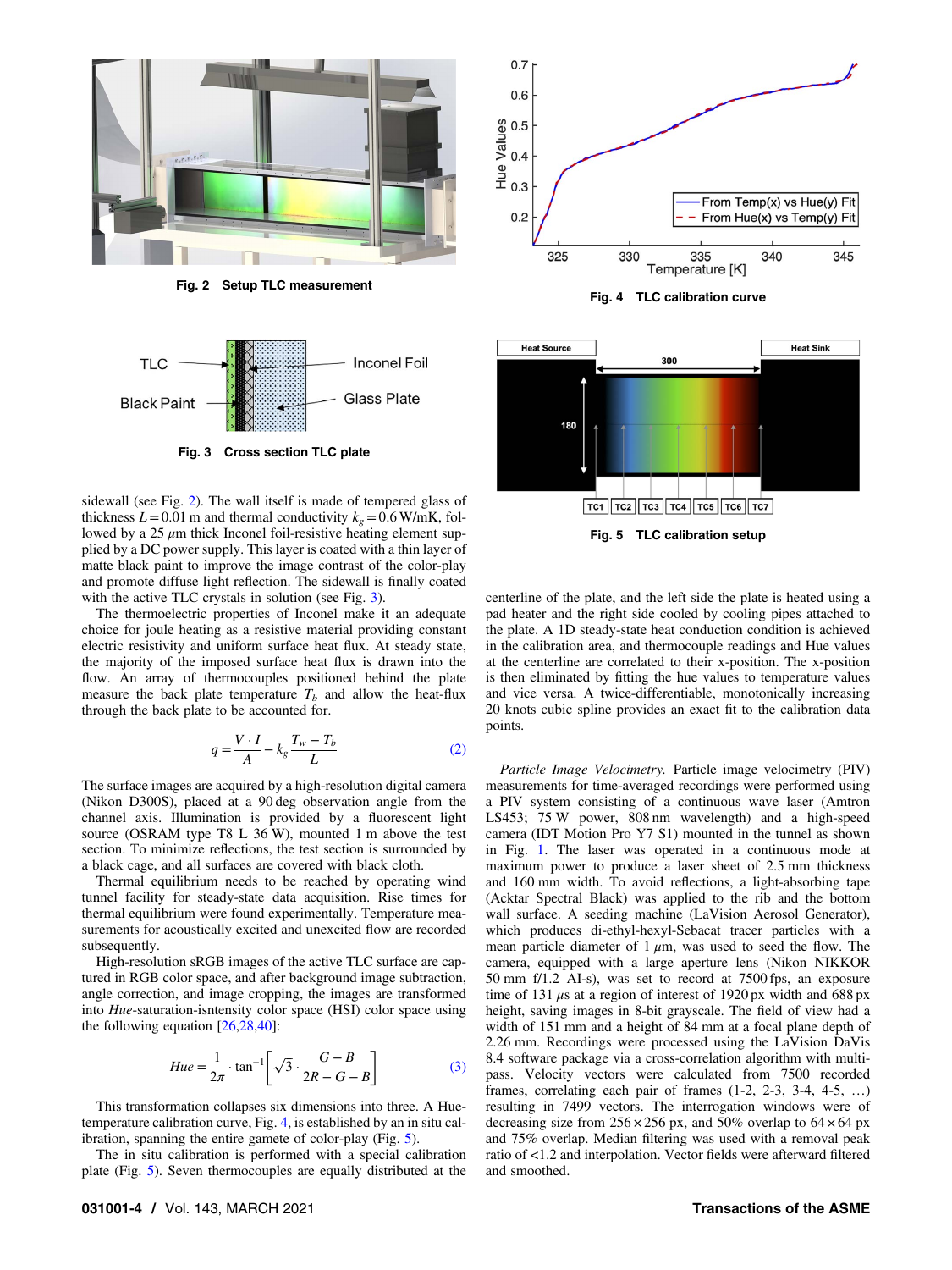Table 1 Static Pressure measurement range

| Parameter  | Location TE (cm) | Rib Shape     | Rib Height (mm) | Rib Width (mm) | f(Hz)           | U(m/s)   | St            | $Re_H$               |
|------------|------------------|---------------|-----------------|----------------|-----------------|----------|---------------|----------------------|
| Rib size   | 43.5             | Square        | $10 - 100$      | $10 - 100$     | 162             | 11       | $0.14 - 1.5$  | $(6-60) \times 10^3$ |
| Rib width  | 43.5             | Rectangular   | 15              | $5 - 100$      | 162             | 11       | 0.22          | $9 \times 10^3$      |
| Rib height | 43.5             | Rectangular   | $10 - 45$       | 15             | 162             | 11       | $0.14 - 0.66$ | $(6-27) \times 10^3$ |
| Location   | $24 - 107$       | Square        | 15              | 15             | 162             | 11       | 0.22          | $9 \times 10^3$      |
| U and f    | 43.5             | Square        | 15              | 15             | 100 120 162 200 | $5 - 24$ | $0.06 - 0.6$  | $(4-20) \times 10^3$ |
| Shape      | 43.5             | Triangles     | 15              | 15             | 162             | 11       | 0.22          | $9 \times 10^3$      |
| Shape      | 43.5             | Semi-cylinder | 15              | 30             | 162             | 11       | 0.22          | $9 \times 10^3$      |

Table 2 TLC measurement range

| Parameter  | Location TE (cm) | Rib Shape   | Rib Height (mm) | Rib Width (mm) | f(Hz)           | U(m/s)   | St            | ${\rm Re}_H$         |
|------------|------------------|-------------|-----------------|----------------|-----------------|----------|---------------|----------------------|
| Rib size   | 43.5             | Square      | $5 - 100$       | $5 - 100$      | 162             | 11       | $0.07 - 1.5$  | $(3-60) \times 10^3$ |
| Rib width  | 43.5             | Rectangular | 15              | $5 - 100$      | 162             | 11       | 0.22          | $9 \times 10^3$      |
| Rib height | 43.5             | Rectangular | $10 - 30$       | 15             | 162             | 11       | $0.14 - 0.42$ | $(6-18) \times 10^3$ |
| Location   | $24 - 85$        | Square      | 15              | 15             | 162             | 11       | 0.22          | $9 \times 10^3$      |
| U and f    | 43.5             | Square      | د،              | 15             | 100 120 162 200 | $7 - 24$ | $0.06 - 0.43$ | $(6-20) \times 10^3$ |

Uncertainty Analysis. The uncertainty in the static pressure measurements is  $\pm 0.5\%$  from the manufacturer's specification sheet.

Given the highly complex nature of the TLC measurements, a thorough analysis of the error in the temperature readings must be made. The error associated with distortions in the TLC crystal hue-angle is of the order  $\pm 0.25$  K. This error is compounded by fluctuations of the order of  $\pm 0.2$  K in the bulk fluid temperature, the uncertainty of thermocouple reading  $(\pm 0.35 \text{ K})$ , the liquid crystals angular dependency  $(\pm 0.3 \text{ K})$ , and deviation from the huetemperature curve fit formulation  $(\pm 0.2 \text{ K})$ . This gives an overall wall temperature uncertainty of within  $\pm 0.56$  K and a relative wall temperature uncertainty of within  $\pm 0.3$  K.

The relative error in the determination of the heat transfer coefficient and Nusselt number stands at  $\pm 1.5\%$ , with the enhancement factor (EF) computing a  $\pm 1.5\%$  uncertainty within the 95% confidence bounds. The absolute error is notably more significant due to surface heat flux uncertainty  $(\pm 2.4\%)$ , the back-face conduction loss (up to  $\pm 2\%$ ), and the Inconel area uncertainty ( $\pm 1.3\%$ ). Along with the uncertainty of convective heat transfer coefficient  $(\pm 3.5\%)$ , hydraulic diameter measurement  $(+0.56\%)$ , and air thermal conductivity  $(\pm 0.15\%)$ , the resulting combined Nusselt number uncertainty is estimated as  $\pm 4\%$ .

#### **Results**

Flow around perturbation elements depend on a number of flow (velocity, excitation frequency, excitation amplitude, turbulence intensity, etc.) and shape parameters (element size, shape). Tables 1 and 2 present the range of parameters varied for static pressure and TLC measurements, respectively. In addition, Tables [3](#page-10-0) and [4](#page-10-0) in Appendix [B](#page-8-0) show detailed experimental points for the measurements.

To illustrate the impact of acoustic forcing, the flow field around a rectangular rib is shown in the streamline plot for excited and unexcited flow (Fig.  $6$ ). The streamlines are obtained by timeaveraging large duration PIV data for both unexcited and excited flow fields. A smaller compressed recirculation bubble with a length of approximately 6H is seen in case of excited flow compared to 10H in case of unexcited flow. The approximate location of reattachment is obtained by considering the location of maximum heat transfer downstream of the rib [\[25](#page-11-0)]. Moreover, the streamlines are shifted toward the wall in the excited flow. Let us examine how this reduction in the size of the recirculation zone manifests itself in the static pressure readings.

#### A sample static pressure measurement over a square rib is presented as a function of distance along the wall in Fig.  $7(a)$  $7(a)$ , for both unexcited and acoustically excited (162 Hz) cases, for a mean flow velocity of 11 m/s corresponding to a Reynolds number Re<sub>H</sub> (=  $UH/\nu$ ) of approximately 9 × 10<sup>3</sup>. The boundary layer thickness  $(\delta)$  immediately upstream of the rib obstacle is estimated to be  $3.05 \pm 0.15$  cm, which results in a boundary layer to the rib height ratio of  $\delta/H \approx 2$ , and an inlet turbulence intensity of approximately 6 % is measured through PIV. The longitudinal position is normalized by rib height, and the origin is placed below the rib leading edge.

The frequency of excitation is chosen to be 162 Hz as it corresponds to one of the acoustic resonance modes of the tunnel. Since the wind tunnel was designed to scale the acoustic resonances present in turbine serpentine channels, and this frequency also scales to the order of magnitude of typical resonances in the turbine internal cooling passages. The impact of resonance is to establish a standing wave distribution within the tunnel, whereby the acoustic amplitude in the vicinity of a pressure antinode is amplified and reduced in the vicinity of a pressure node.

A typical increase in static pressure before the rib, followed by a sudden drop and then a recovery, is observed. It should be noted that the overall static pressure loss does not change measurably due to excitation. Since the redeveloping flow properties far downstream of the rib are similar, any change in static pressure drop between excited and unexcited cases would also be the same as the total pressure drop. The only difference is that static pressure corresponding to excited flow shows a faster recovery. For quantification of this difference, a pressure recovery enhancement (PRE) over the reattachment length behind the rib is defined.

$$
PRE = \int_{x/H=1}^{x/H=10} (\widetilde{p}_{ex} - \widetilde{p}_{uncx}) d(x/H)
$$
 (4)

To achieve this, the static pressure values are referenced with respect to their respective downstream minimum values and then normalized by the dynamic pressure and the blockage ratio (Eq. [\(1\)](#page-2-0)), as shown in Fig.  $7(b)$  $7(b)$ . PRE is defined as the area between excited and unexcited profiles, indicated in gray. The uncertainty in PRE measurements is estimated to be 1%.

The PRE value for the case shown in Fig. [7](#page-5-0) is 12.68.

The spatially resolved surface temperature measurements by TLC are used to calculate Nusselt number, Nu  $(=qD/k<sub>air</sub>(T T_{\infty}$ )), as shown in Fig. [8,](#page-5-0) over the half plate for unexcited and excited cases. The location of maximum heat transfer on a surface has been shown to in the vicinity of reattachment point [[25\]](#page-11-0).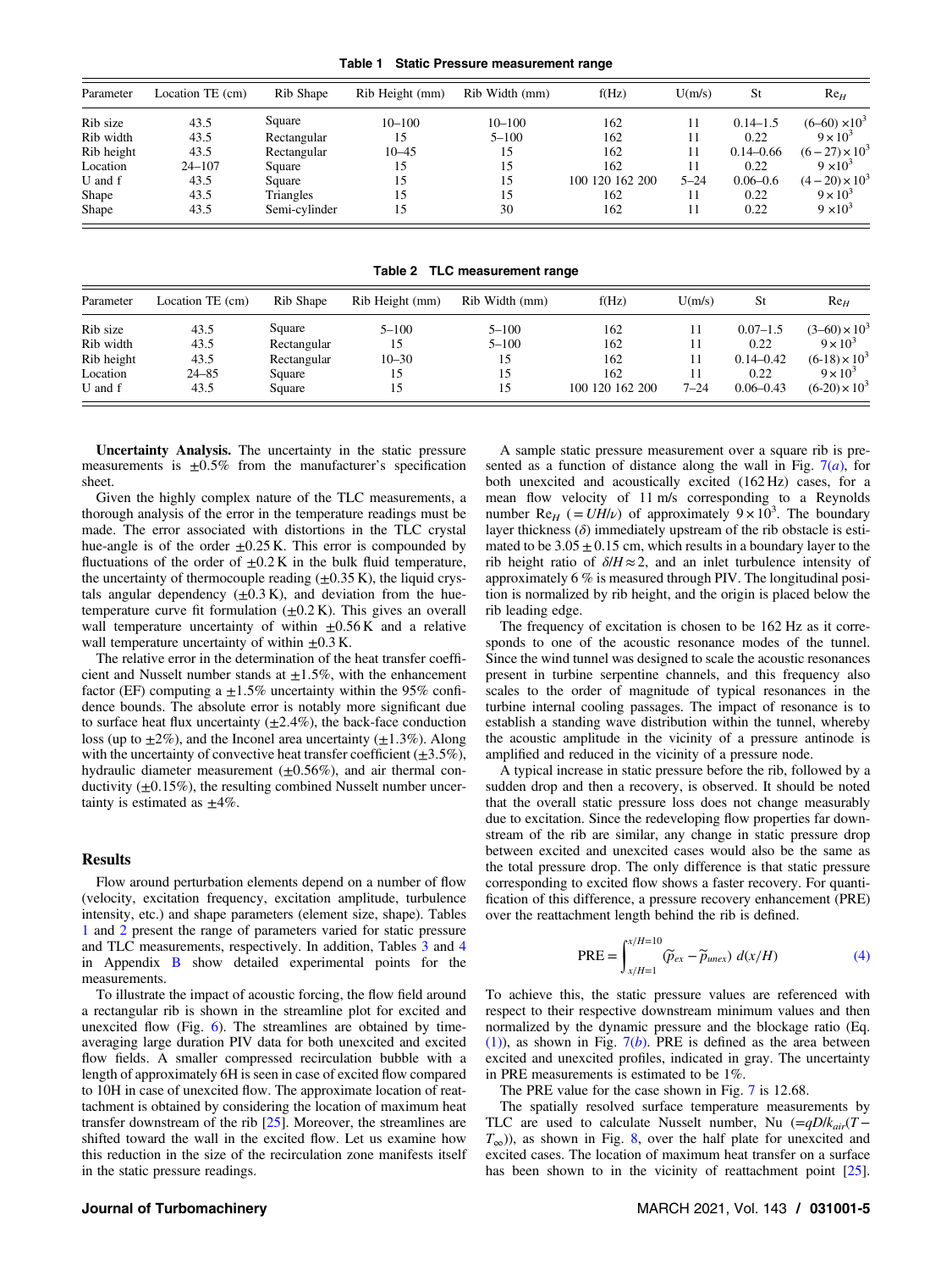<span id="page-5-0"></span>

Fig. 6 Time-averaged flow streamlines for excited (162 Hz) and unexcited (0 Hz) flow fields:  $H = 1$  cm,  $U = 7.5$  m/s,  $Re_H = 4.10^3$ , and  $St = 0.22$ 

Therefore, it can be concluded that excitation results in a smaller reattachment length ( $x/H \approx 10$ ) compared to unexcited case ( $x/H \approx$ 13).

The centerline values of Nu are shown in Fig.  $9(a)$  for excited (162 Hz) and unexcited cases. EF is defined as the ratio between the two Nu profiles (shown in Fig.  $9(b)$ ).

$$
EF = Nu_{ex}/Nu_{unex}
$$
 (5)

An average TEF over the region of reattachment is calculated (Eq.  $(6)$ ) using the area under the EF curve (gray area in Fig.  $9(b)$ ).

$$
TEF = \frac{100}{9x/H} \int_{x/H=1}^{x/H=10} (EF - 1)d(x/H)
$$
 (6)

The average TEF for the case shown in Fig. 9 is 11.26, which translates to an average 11.26% heat transfer enhancement in the region, with an uncertainty of 1.5%.

There are multiple considerations that must be taken into account when determining the appropriate range of integration.



Fig. 7 (a) Raw pressure profiles for excited (162 Hz) and unexcited flow and (b) referenced and normalized (by dynamic pressure and blockage ratio) pressure profiles; the region of interest for pressure modification by excitation marked in gray;  $H$  = 1.5 cm,  $\dot{\bm{U}}$  = 11 m/s, Re $_{H}$  = 10<sup>4</sup>, St = 0.22



Fig. 8 Spatially resolved Nusselt number values for (a) unexcited (0 Hz) and (b) excited (162 Hz); half plate is shown; centerline is at  $y/H = 0$  for each plot. The black curve corresponds to the location of maximum Nu values.  $H = 1.5$  cm,  $U = 11$  m/s,  $Re<sub>H</sub> = 10<sup>4</sup>$ , and St = 0.22.

- (i) The cause for the enhancement in heat transfer is due to the time-averaged shrinkage of the recirculation region. The region of interest of the TEF plot is where the impact of this mechanism is predominant.
- (ii) In a typical heat-exchange application, there are multiple ribs, with a set pitch (spacing) between one another. The spacing is designed to maximize the local enhancement effects. The region of interest in an applied setting is therefore immediately downstream of the rib.
- (iii) The temperature field in the tunnel is strongly affected by the flow's "thermal history"; the extent of the heating that the flow has already endured at the point of measurement. With the reduction in the reattachment length in the excited case, the local rate of heat transfer between the flow and the wall is increased. This increase causes a considerable change in the temperature distribution and energy content of the flow. Given that the flow is now "hotter" earlier that it previously was, the rate of enhancement downstream is reduced. This difference can be seen in the discrepancy in TEF far downstream of the rib  $(X/H = 35-40)$ .



Fig. 9 (a) Nu profiles for excited (162 Hz) and unexcited flow and (b) EF profile; the region of enhancement used to calculate average thermal enhancement factor (TEF) shown in gray;  $H =$ 1.5 cm,  $U = 11$  m/s, Re<sub>H</sub> = 10<sup>4</sup>, St = 0.22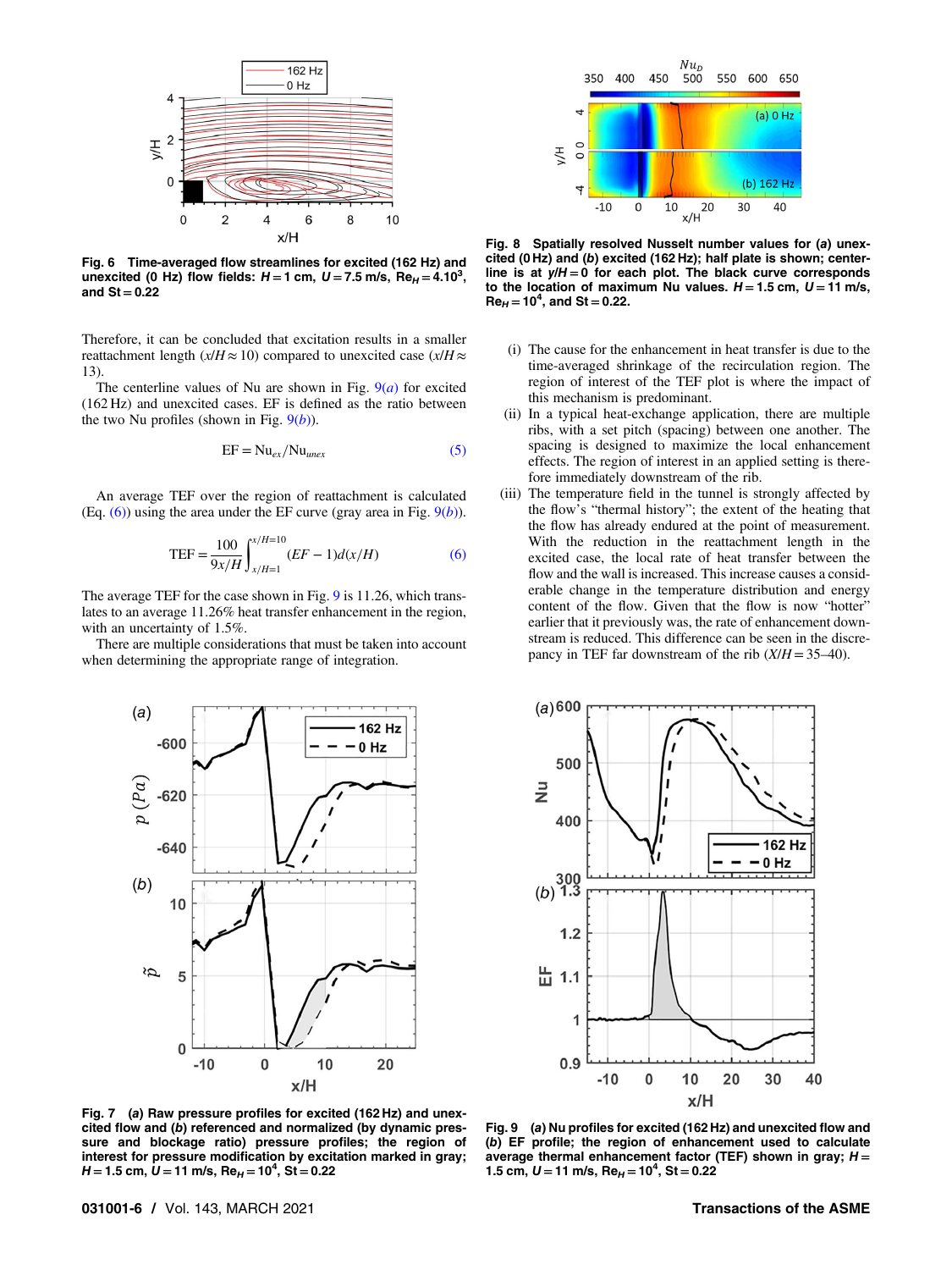

Fig. 10 PRE and TEF profiles for various ribs of square cross sections;  $U = 11$  m/s,  $f = 162$  Hz

Since it is well understood that the mechanism of enhancement manifests in the shrinkage of the recirculation zone, the approximate location of reattachment of the unexcited flow-field (i.e., 10 H) was selected as an appropriate location to demarcate the end of the span of integration.

One of the objectives of this work is to quantify the effects of change in the shape of perturbation elements on the acoustically enhanced heat transfer phenomenon. For rectangular ribs, the size of square cross section ribs is varied, as well as the height of the ribs while keeping the width constant and vice versa. Figure 10 shows PRE and TEF for various square rib sizes (from 0.5 cm to 10 cm), for a fixed mean flow velocity of 11 m/s and an excitation frequency of 162 Hz resulting in 140 dB of oscillations amplitude. PRE and TEF are seen to correlate closely and indicate a possible optimum rib size of 1 cm, resulting in a 20% heat transfer enhancement.

Similarly, PRE and TEF are plotted (Fig. 11) for variation in the rib width, while keeping the height of the rib constant at 1.5 cm. Mean flow is still maintained by 11 m/s, with 162 Hz excitation. Once again, PRE and TEF correlate closely, and it can be concluded that rectangular ribs of smaller width result in higher pressure recovery enhancement and thermal enhancement under acoustic excitation. This result is reminiscent of the observations of Bearman and Trueman [\[41](#page-11-0)] in the case of a rectangular cylinder rigidly suspended in a flow. They found that for high width-to-height ratios, the vortex formation length (which originates at the leading edge) is extended further downstream as a result of the stabilizing influence of the upper surface and the trailing edge corners on the region of vortex formation. Presumably, this stabilizing effect may be further strengthened by the re-establishment of the turbulent boundary layer on the rib top surface, which mitigates the effect of acoustic enhancement.

Keeping the width constant at 1.5 cm and increasing the height also result in a decrease in the two quantification parameters,



Fig. 12 PRE and TEF profiles for various height of rectangular ribs;  $U = 11$  m/s and  $f = 162$  Hz

while both PRE and TEF show similar variation, as shown in Fig. 12.

Owing to the fact that 162 Hz corresponds to one of the acoustic resonance modes of the tunnel, amplitude of fluctuations can be modified by changing the rib location in the tunnel. Microphone measurements are performed at the tunnel wall to estimate the variation of SPL along the length, as shown in Fig.  $13(a)$ . It shows the presence of a pressure node at around 0.4 m and a pressure antinode at around 1 m. PRE and TEF are shown for the change in location of 1.5 cm square rib, while keeping the flow velocity and excitation frequency constant at 11 m/s and 162 Hz, respectively, in Fig.  $13(b)$ . Maximum enhancement is observed near 0.4 m and followed by a minimum at 1 m, which are also the locations of pressure node (velocity antinode) and pressure antinode (velocity node), respectively. This indicates that acoustic enhancement in pressure recovery and heat transfer are correlated with the velocity fluctuations amplitude. The higher the velocity fluctuations amplitude, the higher would be the enhancement in heat transfer. This observation was also made by Blevins [\[42](#page-11-0)] when studying the effect of sound on vortex shedding from cylinders suspended in a duct. It suggested that the pressure of acoustic wave in itself is not of importance, and the governing factor, as in the use of mechanical actuators, jets, and dielectric-barrier discharge, is the existence of sufficiently large velocity fluctuations. In addition, it is noted that the boundary layer thickness upstream of the rib varies from approximately 1.5 H–2.5 H, but no variation in the enhancement parameters is observed, which can be attributed to this change in boundary layer thickness.

The magnitudes of PRE and TEF for variation in velocity for the same  $162$  Hz excitation over a  $1.5$  cm<sup>2</sup> cross section rib are shown in Fig. [14](#page-7-0). PRE and TEF once again show a very strong correlation, and both of them show a peak in their respective magnitudes at



Fig. 11 PRE and TEF profiles for various width of rectangular ribs; U = 11 m/s, f = 162 Hz, Re<sub>H</sub> = 9 × 10<sup>3</sup>, and St = 0.22



Fig. 13 (a) SPL levels as obtained from microphone measurements at the wall inside the tunnel and (b) PRE and TEF profiles as a function of rib trailing edge (TE) location in the tunnel;  $U =$ 11 m/s,  $f = 162$  Hz,  $H = 1.5$  cm,  $\text{Re}_{H} = 9 \times 10^{3}$ , and St = 0.22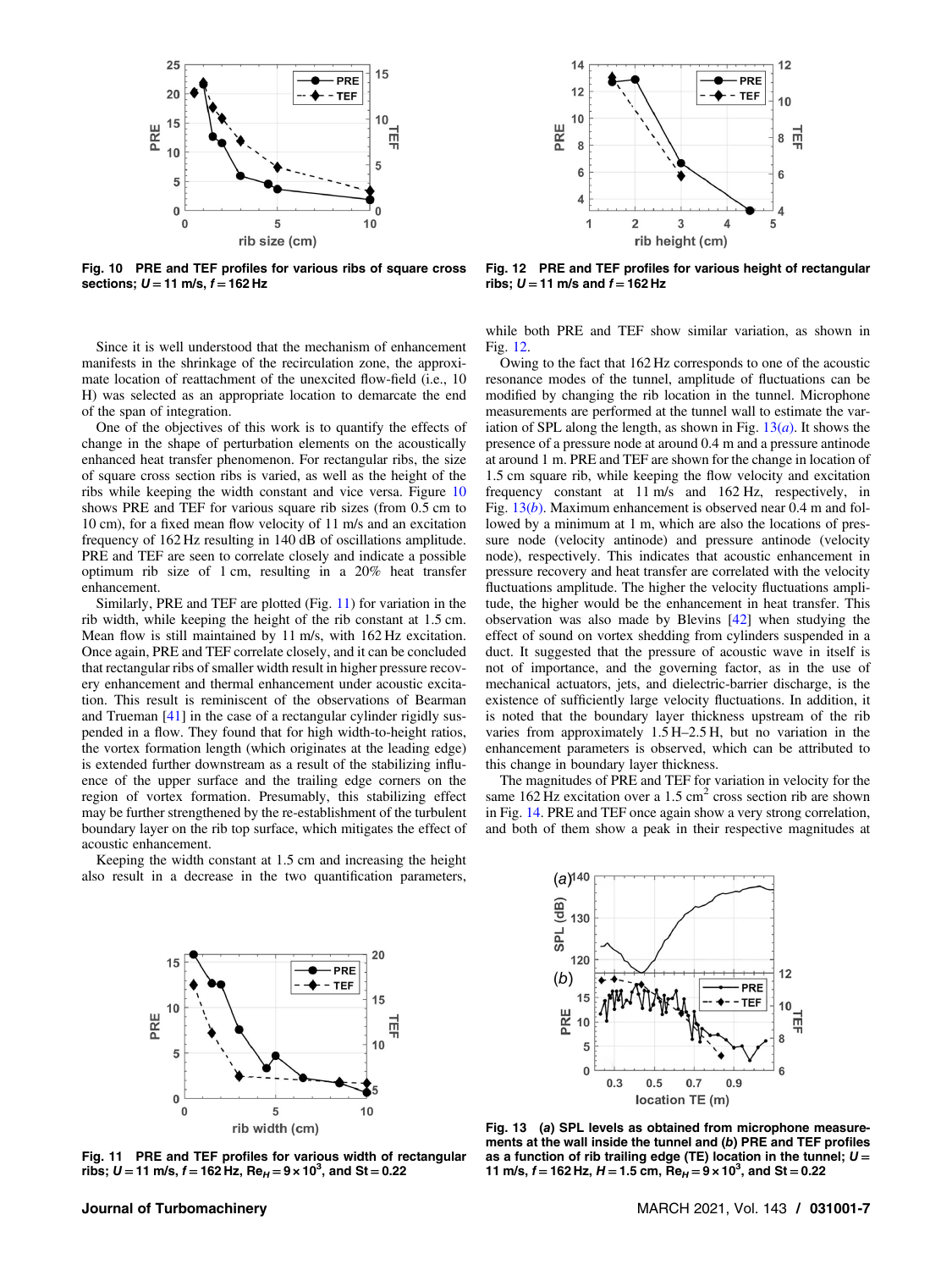<span id="page-7-0"></span>

Fig. 14 PRE and TEF profiles for various mean flow velocities;  $f = 162$  Hz,  $H = 1.5$  cm

approximately 15 m/s flow velocity, corresponding to the Strouhal number of 0.162.

This hints at a possible optimum combination of parameters, corresponding to a Strouhal number of 0.162, for maximum enhancement in heat transfer. To explore this further, PRE and TEF as a function of Strouhal number are shown in Fig. 15, for two different frequencies. It is understood that because the Strouhal number takes into account the variation in frequency, one should expect these curves to collapse. But that would be true only if the amplitude of oscillations is the same for all frequencies. Due to experimental limitations, the maximum amplitude that could be reached for 120 Hz and 162 Hz is 136 dB and 140 dB, respectively. The effect of this difference in amplitudes of oscillations can be observed in the respective magnitudes of PRE and TEF for different frequencies. The magnitudes of heat transfer enhancement (TEF) observed for 120 Hz and 162 Hz excitations are 10% and 12%, respectively. Nevertheless, for both frequencies (or amplitudes) of excitations, the optimum Strouhal number value is fixed at approximately 0.16. An additional dip can be observed in the PRE values at  $St = 0.18$  for 120 Hz and  $St = 0.24$  for 162 Hz excitation. This dip is within the uncertainty in the calculations of PRE and therefore should be ignored.

For the considered parametric variations, the magnitudes of PRE and TEF follow similar curves, which implies that there is some correlation between the pressure recovery enhancement and thermal enhancement factors. Figure 16 shows the variation of TEF as a function of PRE for various frequencies of excitation and various changes in flow and rib parameters. It shows a linear correlation, with a slope of 0.86, i.e., doubling PRE results in doubling of



Fig. 16 TEF as a function of PRE for four frequencies of excitation (different symbols) and for different variations of flow parameters (velocity variation (black-filled symbols), square ribs size variation (gray-filled symbols), rib width variation (gray-empty symbols), and rib height variation (black-empty symbols)). The linear fit with TEF =  $0.85 \times$  PRE with an  $r^2$  of 0.83.

TEF. This leads to the conclusion that a quantitative estimate of thermal enhancement can be obtained from only the static pressure measurements, thereby saving the efforts associated with temperature or heat transfer measurements. Even if a different range of integration is used for calculations of PRE and TEF, the relationship between TEF and PRE remains linear as shown in Figs. [18](#page-9-0)–[22](#page-9-0) in Appendix [B](#page-10-0).

In addition to varying the flow parameters and the size of rectangular ribs, the possibility of optimizing the shape of perturbation elements for acoustic enhancement of forced convection heat transfer is also explored. The linear correlation between thermal enhancement and pressure recovery enhancement allowed us to perform only static pressure measurements. The PRE for some of the shapes is shown in Fig. 17 for a flow velocity of 11 m/s and an excitation frequency of 162 Hz. All shapes have a height of 1.5 cm. It is found that compared to the semi-cylinder, the square rib has much higher PRE, which might be because of larger concentrated vortex shedding from the leading edge of the square rib. Taking away the downstream edge of the square rib did not have a significant effect on PRE, as shown with the second and third points in Fig. 17. Changing the orientation of the triangle to an upstream slope leads to a significant increase in the pressure recovery to a PRE value of 22. Using the linear relation obtained in Fig. 16, an enhancement in heat transfer due to acoustic excitation alone is expected to be around 20%.

It should be noted that the Strouhal dependence indicates the existence of shedding events at a characteristic, velocity and geometry-specific, frequency. It has been demonstrated by



Fig. 15 PRE and TEF profiles as a function of Strouhal number, St, for three frequencies of excitation: (a) 120 Hz and (b) 162 Hz;  $U = 11$  m/s, Re<sub>H</sub> =  $9 \times 10^3$ 



Fig. 17 Variation of PRE for change in shape of perturbation elements: starting from left: semi cylinder, square, isosceles right angle triangle with downstream slope, and with upstream slope  $U = 11 \text{ m/s}, f = 162 \text{ Hz}, H = 1.5 \text{ cm}, \text{Re}_H = 9 \times 10^3, \text{ St} = 0.22$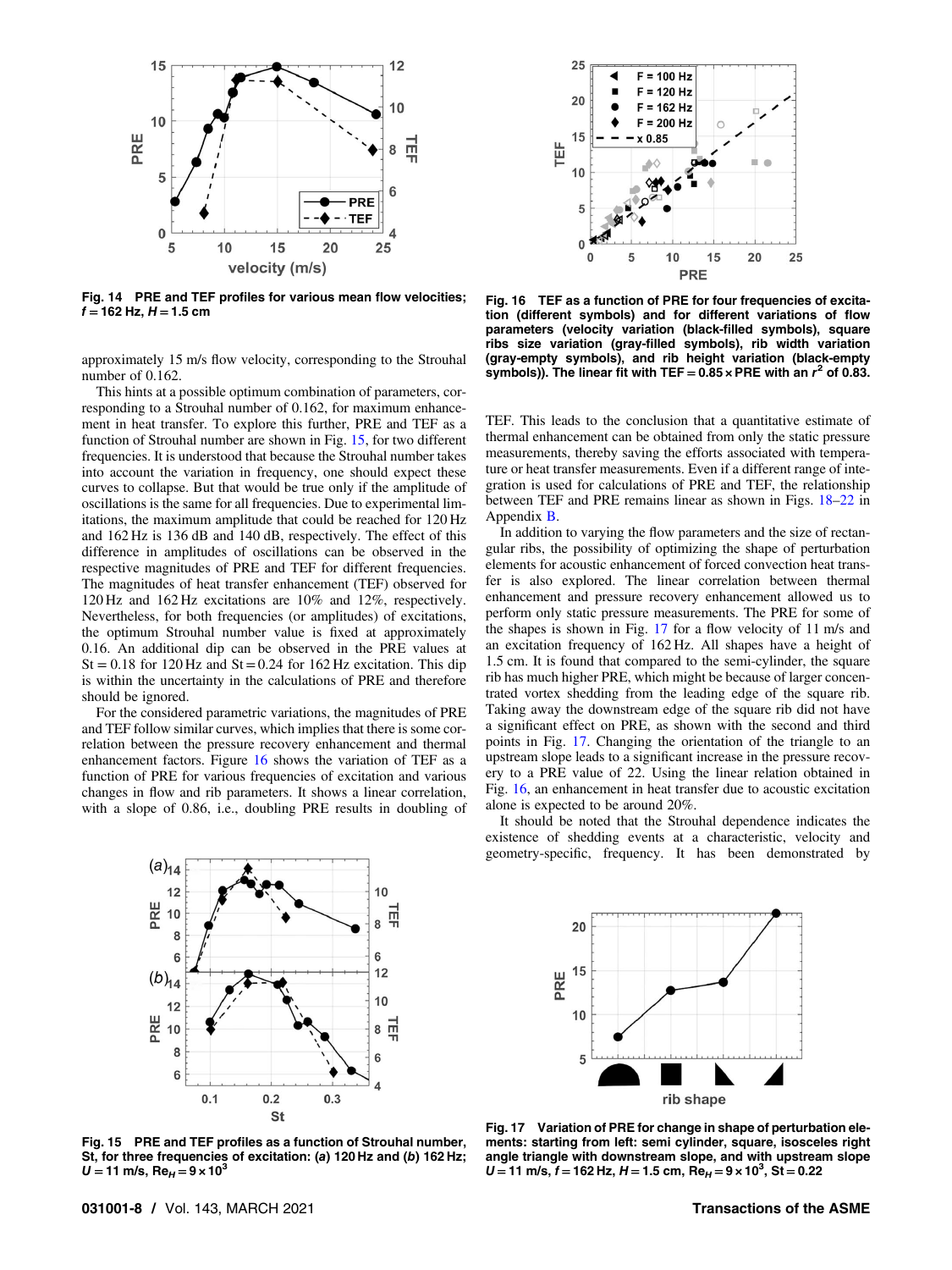<span id="page-8-0"></span>Ref. [[43\]](#page-11-0) that the characteristic shedding frequency is associated with the separation distance between the shear layers (wall and free shear layer in this case), as well as the base pressure [[43,44\]](#page-11-0). This being the case, the enhancement effect is not strictly related to the bluff-body geometry itself, but rather, is determined by the relationship between the distance and the shear layers, which is approximately the obstacle height and the velocity field. These experiments indicate that differences in geometry can impact the base pressure, primarily by affecting the velocity profile around the obstacle. The acoustic enhancement effect is therefore expected for all geometrical topologies, as it is driven by the Strouhal coupling phenomenon—a function of obstacle height and back pressure.

#### Conclusion

Heat transfer enhancement by acoustic excitation remains an attractive topic of research due to the possibility of providing heat transfer enhancement with negligible added pressure penalties. This is particularly the case in gas turbines, where the acoustic source is very loud [[7](#page-11-0)] and results from the turbine–stage blade– pass interactions. The previous work has demonstrated the potential applicability of this to improve the heat transfer within the turbine blade serpentine cooling channels [[8](#page-11-0)].

This parametric study, performed at the appropriate scalings to mimic the physics within these serpentine passages, encompasses various physical, flow, and excitation parameters affecting the acoustically excited heat transfer, through wall static pressure and surface heat transfer measurements. It is demonstrated that there is a conducive peak in the Strouhal number at around St values of 0.16. It was further noted that the effect of acoustic forcing is diminished by increasing rib width, which is possibly due to the stabilizing effect of the rib topside on the vortex formation length. The linear correlation between the integrated pressure recovery enhancement and thermal enhancement factor paves the way for simpler cold flow experiments towards future investigations of acoustically excited heat transfer enhancement. Furthermore, it was confirmed that velocity fluctuation amplitudes and not the pressure fluctuation amplitudes are correlated to the heat transfer enhancements. The importance of rib geometry in acoustic heat transfer enhancement is shown by changing shape from a semicylinder to an upstream slope right-angled triangle, resulting in three fold increase receptivity to acoustic excitation.

#### Lessons Learned

For acoustic enhancement of forced convection heat transfer over perturbation elements.

- (1) Optimum Strouhal number is approximately 0.16.
- (2) Receptivity of triangular ribs is greater than square ribs, which is higher than semi-cylindrical ribs.
- (3) There is a direct correlation with amplitude of velocity oscillations not necessarily the local sound pressure level.
- (4) There is a direct correlation of thermal enhancement to pressure recovery rate.

## Acknowledgment

The present research work was partially supported by Israel Science Foundation under grant 1752/15. The authors also acknowledge the financial support by Minerva foundation via contract AZ5746940764.

## Conflict of Interest

There are no conflicts of interest.

# Data Availability Statement

The datasets generated and supporting the findings of this article are obtainable from the corresponding author upon reasonable request. The authors attest that all data for this study are included in the paper.

## Nomenclature

#### Symbols

- $f =$  sound excitation frequency (Hz)
- $k =$  thermal conductivity (W/m\*K)
- $p =$  pressure (Pa)
- $q =$  heat flux per unit area (W/m<sup>2</sup>)
- $x =$  freestream direction (m)
- $y =$  transverse direction (m)
- $z =$  spanwise direction (m)
- $\vec{A}$  = Joule heated area (m<sup>2</sup>)
- $B =$  intensity of blue in RGB color space  $(-)$
- $D =$  hydraulic diameter of test section (m)
- $F =$  acquisition frequency (Hz)
- $G =$  intensity of green in RGB color space  $(-)$
- $H =$ rib height (m)
- $I =$  eccentric current (A)
- $L =$  thickness of glass plate (m)
- $R =$  intensity of red in RGB color space  $(-)$
- $T =$  temperature (K)
- $U =$  mean flow velocity (m/s)
- $V =$  voltage (V)
- $\widetilde{p}$  = normalized pressure (-)
- $Re_{H}$  = Reynolds number based on rib height (-)  $\vec{r}^2$  = statistical coefficient of determination (-)
- $fps =$  frames per second (1/s)
- $px =$  number of Pixel (–)
- $BR = blockage ratio (-)$
- $EF =$  enhancement factor  $(-)$
- $Nu = Nusselt number (-)$
- $PRE$  = pressure recovery enhancement  $(-)$
- $Re = Repnolds number (-)$
- $St = Strouhal number (-)$
- $SPL$  = sound pressure level (dB)
- TEF = thermal enhancement factor  $(-)$
- $TL = rib$  obstacle trailing edge location  $(m)$
- $Hue = angle of HSI color space (rad)$ 
	- $\triangle$  = difference operator (–)
	- $\lambda$  = light wavelength (nm)
	- $\rho =$  density (kg/m<sup>3</sup>)

#### Subscripts

- $acqu = acquistion$
- $air = air$
- $b =$  back of the plate
- $dyn =$  dynamic
- $ex =$  excited
- $g =$  glass
- $opt = optimal$
- $ref = reference$
- $uncx =$  unexcited  $w =$  wall
	- $\infty$  = freestream

# Appendix A: Dependence of Thermal Enhancement Factor and Pressure Recovery Enhancement Ratio on the Range of Integration

Figures [18](#page-9-0)–[22](#page-9-0) show the TEF as a function PRE for various range of integrations.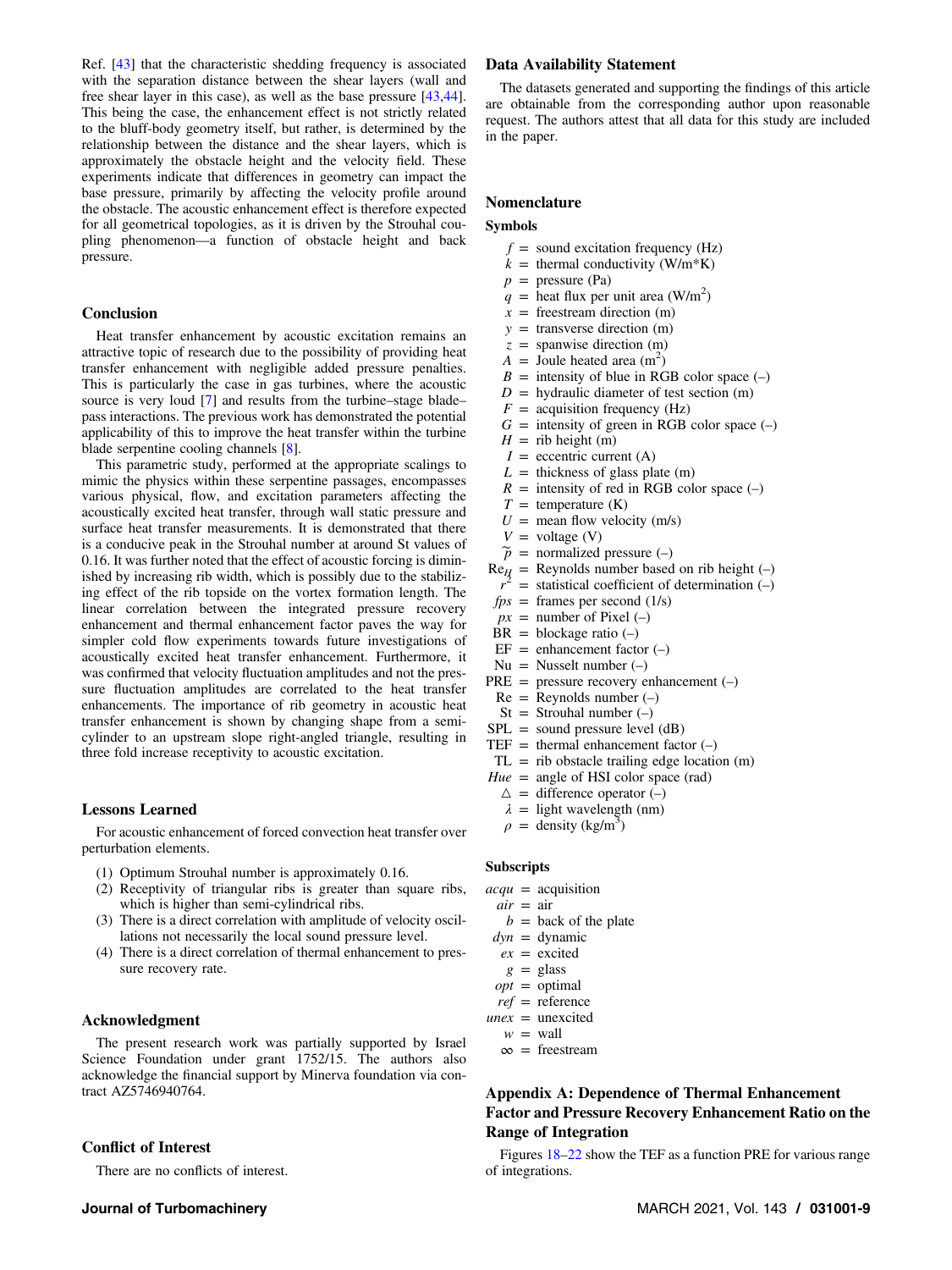<span id="page-9-0"></span>

Fig. 18 TEF as a function of PRE for four frequencies of excitation (different symbols) and for different variations of flow parameters (velocity variation (black-filled symbols), square ribs size variation (gray-filled symbols), and rib height variation (black-empty symbols)), and the linear fit with  $TEF = 2.63 \times PRE$ ; for integration over 7 rib heights downstream of the rib



Fig. 21 TEF as a function of PRE for four frequencies of excitation (different symbols) and for different variations of flow parameters (velocity variation (black-filled symbols), square ribs size variation (gray-filled symbols), rib width variation (gray-empty symbols), and rib height variation (black-empty symbols)), and the linear fit with  $TEF = 0.49 \times PRE$ ; for integration over 13 rib heights downstream of the rib





Fig. 19 TEF as a function of PRE for four frequencies of excitation (different symbols) and for different variations of flow parameters (velocity variation (black-filled symbols), square ribs size variation (gray-filled symbols), and rib height variation (black-empty symbols)), and the linear fit with  $TEF = 1.2 \times PRE$ ; for integration over 9 rib heights downstream of the rib

Fig. 22 TEF as a function of PRE for four frequencies of excitation (different symbols) and for different variations of flow parameters (velocity variation (black-filled symbols), square ribs size variation (gray-filled symbols), rib width variation (gray-empty symbols), and rib height variation (black-empty symbols)), and the linear fit with TEF  $= 0.38 \times PRE$ ; for integration over 15 rib heights downstream of the rib



Fig. 20 TEF as a function of PRE for four frequencies of excitation (different symbols) and for different variations of flow parameters (velocity variation (black-filled symbols), square ribs size variation (gray-filled symbols), rib width variation (gray-empty symbols), and rib height variation (black-empty symbols)), and the linear fit with  $TEF = 0.68 \times PRE$ ; for integration over 11 rib heights downstream of the rib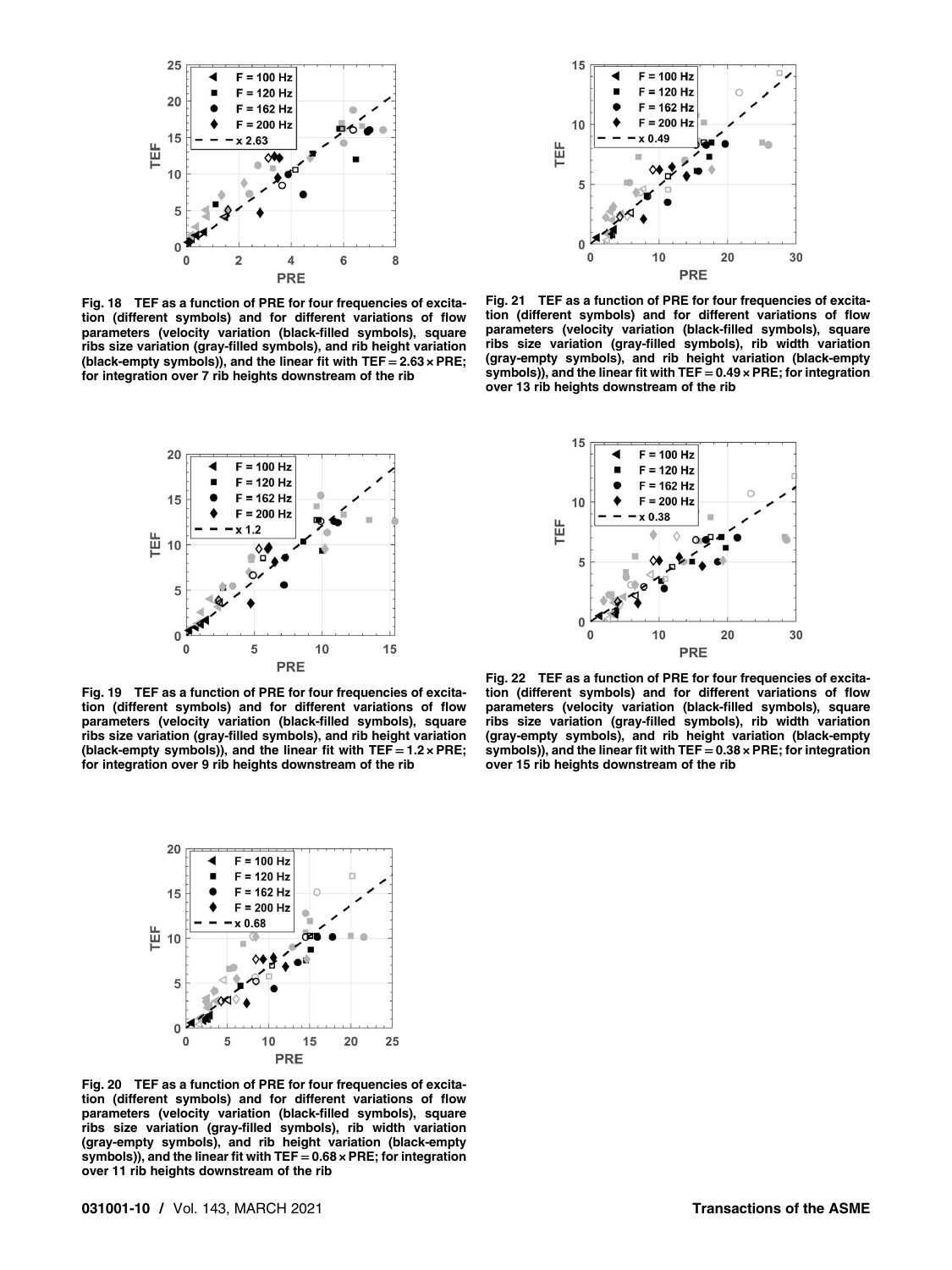# <span id="page-10-0"></span>Appendix B: Experimental Points

|                                                                                                                                                                                                                           |                        |                               |                               |                        |                               | Table 3 Combination of physical parameters for static pressure measurements |                               |                         |                               |                                |
|---------------------------------------------------------------------------------------------------------------------------------------------------------------------------------------------------------------------------|------------------------|-------------------------------|-------------------------------|------------------------|-------------------------------|-----------------------------------------------------------------------------|-------------------------------|-------------------------|-------------------------------|--------------------------------|
|                                                                                                                                                                                                                           |                        |                               |                               |                        | Rib size variation            |                                                                             |                               |                         |                               |                                |
| Width, height (mm)<br>St<br>Re <sub>H</sub><br>$U = 11$ m/s, $f = 162$ Hz, Rib shape = Square, TE location = 43.5 cm                                                                                                      |                        | 10<br>0.15<br>$6 \times 10^3$ | 15<br>0.22<br>$9 \times 10^3$ | 20<br>0.29             | $1 \times 10^4$               | 30<br>0.44<br>$2 \times 10^4$                                               | 45<br>0.66<br>$3 \times 10^4$ |                         | 50<br>0.74<br>$3 \times 10^4$ | 100<br>1.47<br>$6 \times 10^4$ |
|                                                                                                                                                                                                                           |                        |                               |                               |                        | Rib width variation           |                                                                             |                               |                         |                               |                                |
| Width (mm)<br>Height = 15 mm, U = 11 m/s, f = 162 Hz, Rib shape = Rectangular, TE location = 43.5 cm, $ReH = 9 \times 10^3$ , St = 0.22                                                                                   | 5                      | 15                            |                               | 20                     | 30                            | 45                                                                          | 50                            |                         | 65                            | 85 100                         |
|                                                                                                                                                                                                                           |                        |                               |                               |                        | Rib height variation          |                                                                             |                               |                         |                               |                                |
| Height (mm)<br>St<br>Re <sub>H</sub><br>Rib width = 15 mm, $U = 11$ m/s, $f = 162$ Hz, Rib shape = Rectangular, TE location = 43.5 cm                                                                                     |                        | 15<br>0.22<br>$9 \times 10^3$ |                               |                        | 20<br>0.29<br>$1 \times 10^4$ |                                                                             | 30<br>0.44<br>$2 \times 10^4$ |                         |                               | 45<br>0.66<br>$3 \times 10^4$  |
|                                                                                                                                                                                                                           |                        |                               |                               |                        | Location variation            |                                                                             |                               |                         |                               |                                |
| Location TE = $23.5 - 107$ cm (50 locations)<br>Width = Height = 15 mm, U = 11 m/s, f = 162 Hz, Rib shape = Square, $ReH$ = 9 × 10 <sup>3</sup> , St = 0.22                                                               |                        |                               |                               |                        |                               |                                                                             |                               |                         |                               |                                |
|                                                                                                                                                                                                                           |                        |                               |                               |                        | Rib velocity variation        |                                                                             |                               |                         |                               |                                |
| Velocity (m/s)<br>$Re_H$<br>$f = 120$ Hz                                                                                                                                                                                  | 5.3<br>$4 \times 10^3$ | 7.3<br>$6 \times 10^3$        | 8.5<br>$7 \times 10^3$        | 9.4<br>$8 \times 10^3$ | 10.0<br>$8 \times 10^3$       | 10.8<br>$9 \times 10^3$                                                     | 11.5<br>$1 \times 10^4$       | 14.9<br>$1 \times 10^4$ | 18.4<br>$2 \times 10^4$       | 24.3<br>$2 \times 10^4$        |
| St<br>$f = 162$ Hz                                                                                                                                                                                                        | 0.34                   | 0.25                          | 0.21                          | 0.19                   | 0.18                          | 0.17                                                                        | 0.16                          | 0.12                    | 0.10                          | 0.07                           |
| St<br>Width = Height = $15 \text{ mm}$ , Rib shape = square, TE location = $43.5 \text{ cm}$                                                                                                                              | 0.46                   | 0.33                          | 0.29                          | 0.26                   | 0.24                          | 0.23                                                                        | 0.21                          | 0.16                    | 0.13                          | 0.10                           |
|                                                                                                                                                                                                                           |                        |                               |                               |                        |                               |                                                                             |                               | Rib shape variation     |                               |                                |
|                                                                                                                                                                                                                           |                        |                               |                               |                        |                               | Height (mm)                                                                 |                               |                         |                               | Width (mm)                     |
| Shape 1: Semi-cylinder<br>Shape 2: Downstream slope right-angled isosceles triangle<br>Shape 3: Upstream slope right-angled isosceles triangle<br>$U = 11$ m/s, $f = 162$ Hz, $ReH = 9 \times 10^3$ TE location = 43.5 cm |                        |                               |                               |                        |                               | 15<br>15<br>15                                                              |                               |                         |                               | 30<br>15<br>15                 |
|                                                                                                                                                                                                                           |                        |                               |                               |                        |                               | Table 4 Combination of physical parameters for TLC measurements             |                               |                         |                               |                                |
|                                                                                                                                                                                                                           |                        |                               |                               |                        | Rib size variation            |                                                                             |                               |                         |                               |                                |
| Width, height (mm)<br>St<br>$Re_H$<br>$U = 11$ m/s, $f = 162$ Hz, Rib shape = Square, TE location = 43.5 cm                                                                                                               |                        | 5<br>0.07<br>$3 \times 10^3$  | 10<br>0.15<br>$6 \times 10^3$ | 15<br>0.22             | $9 \times 10^3$               | 20<br>0.29<br>$1 \times 10^4$                                               | 30<br>0.44<br>$2 \times 10^4$ |                         | 50<br>0.74<br>$3 \times 10^4$ | 100<br>1.47<br>$6 \times 10^4$ |

|                                                                                               |                                              | Rib width variation                                                                                                                    |      |                                               |                                               |
|-----------------------------------------------------------------------------------------------|----------------------------------------------|----------------------------------------------------------------------------------------------------------------------------------------|------|-----------------------------------------------|-----------------------------------------------|
| Width (mm)                                                                                    | 5                                            | 15<br>Height = 15 mm, U = 11 m/s, f = 162 Hz, Rib shape = Rectangular, TE location = 43.5 cm, $Re_H$ = 9 x 10 <sup>3</sup> , St = 0.22 |      | 30                                            | 100                                           |
|                                                                                               |                                              | Rib height variation                                                                                                                   |      |                                               |                                               |
| Height (mm)<br>St<br>Re <sub>H</sub>                                                          |                                              | 15<br>0.22<br>$9 \times 10^3$<br>Rib width = 15 mm, $U = 11$ m/s, $f = 162$ Hz, Rib shape = Rectangular, TE location = 43.5 cm         |      |                                               | 20<br>0.29<br>$1 \times 10^4$                 |
|                                                                                               |                                              | Rib location variation                                                                                                                 |      |                                               |                                               |
| Location TE (cm)                                                                              | 23.5                                         | 30<br>Width = Height = 15 mm, U = 11 m/s, f = 162 Hz, Rib shape = Square, $ReH$ = 9 x 10 <sup>3</sup> , St = 0.22                      | 43.5 | 63.5                                          | 83.5                                          |
|                                                                                               |                                              | Rib velocity variation                                                                                                                 |      |                                               |                                               |
| Velocity (m/s)<br>Re <sub>H</sub><br>$f = 100$ Hz, St<br>$f = 120$ Hz, St<br>$f = 162$ Hz, St | 8<br>$7 \times 10^3$<br>0.19<br>0.23<br>0.30 | 11<br>$9 \times 10^3$<br>0.14<br>0.16<br>0.22                                                                                          |      | 15<br>$1 \times 10^4$<br>0.10<br>0.12<br>0.16 | 24<br>$2 \times 10^4$<br>0.06<br>0.08<br>0.10 |

 $f = 200$  Hz, St 0.38 0.27 0.20 0.16

#### Table 3 Combination of physical parameters for static pressure measurements

Width = Height = 15 mm, Rib shape = Square, TE location =  $43.5$  cm